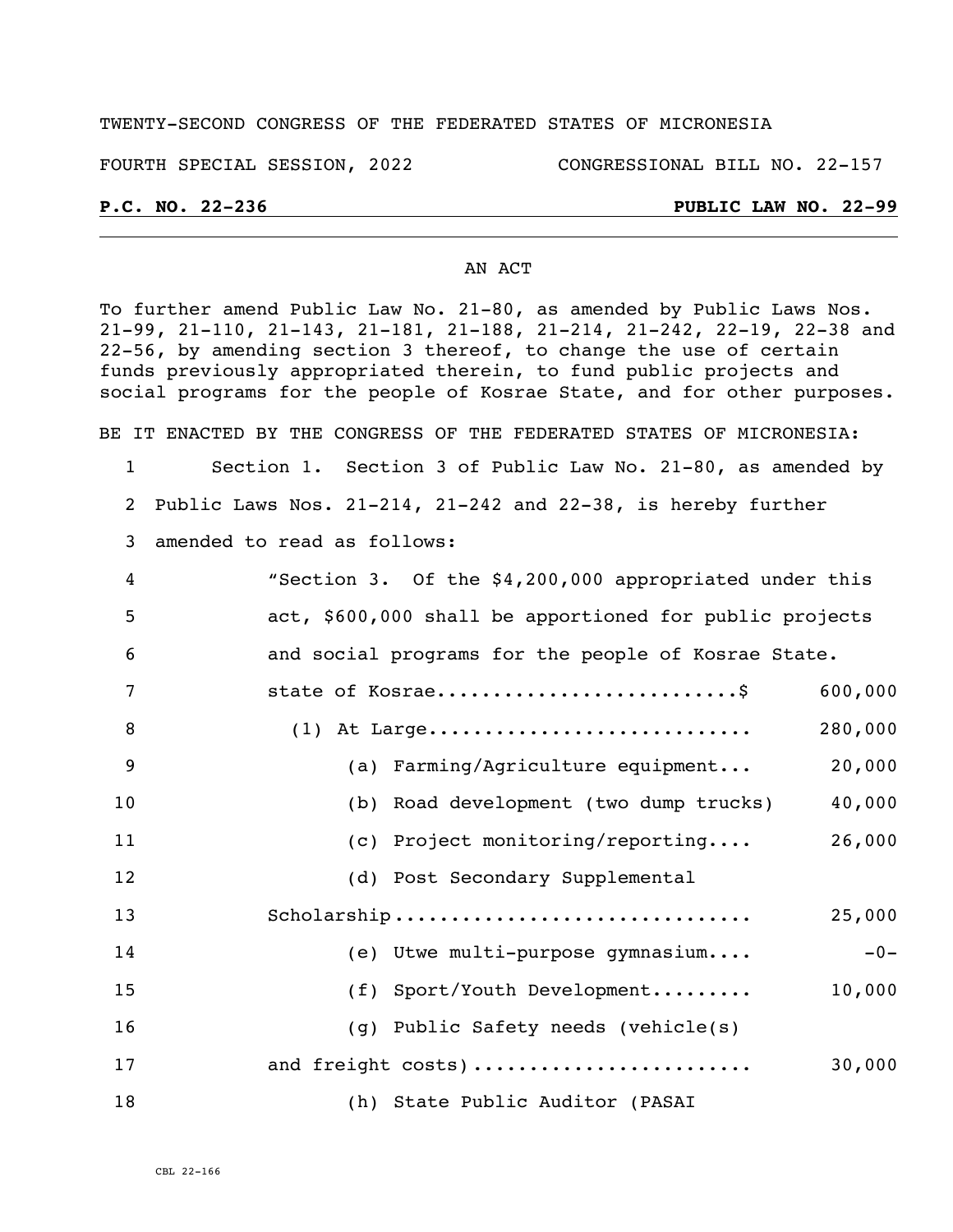# **P.C. NO. 22-236 PUBLIC LAW NO. 22-99**

| $\mathbf{1}$   | membership fee, vehicle, office renovation) \$ | 16,000  |
|----------------|------------------------------------------------|---------|
| $\overline{2}$ | (i) Medical emergency needs/assistance         | 20,000  |
| 3              | Contribution to Lelu Public Parking<br>(j)     | 20,000  |
| 4              | Community road improvement<br>(k)              | 20,000  |
| 5              | (1) Kosrae Nursing Association                 | 6,000   |
| 6              | (m) Walung/Tafunsak Women Organization         | 7,000   |
| 7              | (n) Utwe to Walung channel clearing.           | 25,000  |
| 8              | (o) Youth Yattah basketball court              | 10,000  |
| 9              | (p) Students' medical bills at GRMC.           | 5,000   |
| 10             | (2) Election District No. 1                    | 320,000 |
| 11             | (a) Malem Municipal Government projects        | 40,000  |
| 12             | (b) COM-FSM Kosraean students debts            |         |
| 13             | (school year 2019 and after)                   | 20,000  |
| 14             | (c) Costs of tuition and other                 |         |
| 15             | costs for a Kosraean graduate student          |         |
| 16             | admitted to Park University                    | 10,000  |
| 17             | (d) Travel needs                               | 40,000  |
| 18             | (e) Kosraean Liaison Officer in Guam           | 40,000  |
| 19             | (f) Sansrik tsunami trail and facility         | 30,000  |
| 20             | (g) Contribution to community events,          |         |
| 21             | activities and programs                        | 50,000  |
| 22             | (h) Contractual Service for PCD writer         | 10,000  |
| 23             | (i) Vehicle/POL for Kosrae                     |         |
| 24             | Broadcasting Authority                         | 20,000  |
| 25             | (j) Yewak group travel and associated          |         |